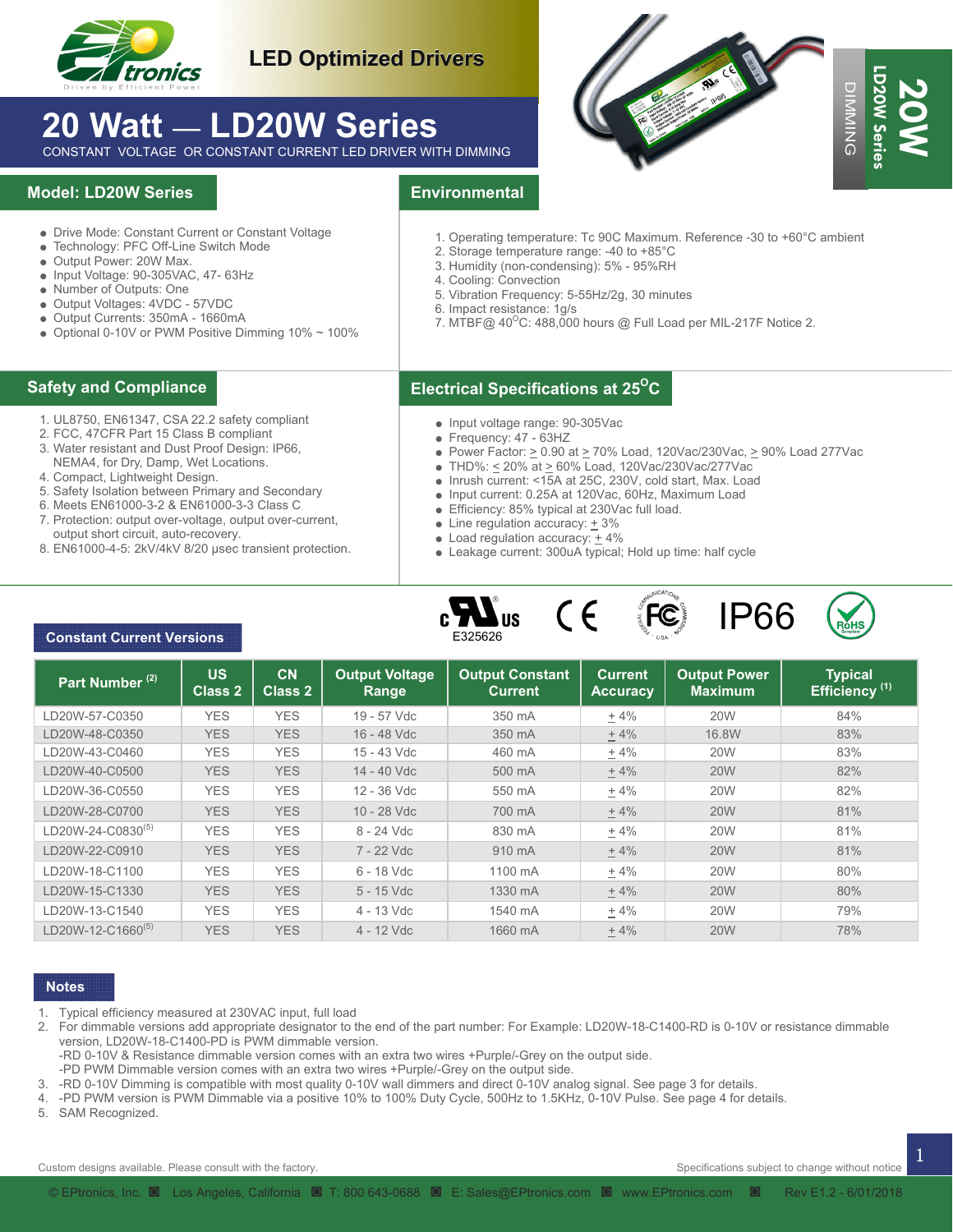

2



### **30 Watt - LD30W Series 20 Watt** — **LD20W Series** CONSTANT VOLTAGE OR CONSTANT CURRENT LED DRIVER WITH DIMMING

### **Constant Voltage Versions**

| <b>Part Number</b>      | <b>US</b><br><b>Class 2</b> | CN<br><b>Class 2</b> | <b>Output Constant</b><br><b>Voltage</b> | <b>Output Current</b><br>Range | Voltage<br><b>Accuracy</b> | <b>Output Power</b><br><b>Maximum</b> | <b>Typical</b><br>Efficiency <sup>(1)</sup> |
|-------------------------|-----------------------------|----------------------|------------------------------------------|--------------------------------|----------------------------|---------------------------------------|---------------------------------------------|
| D20W-57                 | <b>YES</b>                  | <b>NO</b>            | 57 Vdc                                   | 88 - 350 mA                    | $+5%$                      | <b>20W</b>                            | 85%                                         |
| LD20W-48                | <b>YES</b>                  | <b>NO</b>            | 48 Vdc                                   | 88 - 350 mA                    | $+5%$                      | 16.8W                                 | 85%                                         |
| LD20W-43                | <b>YES</b>                  | <b>NO</b>            | 43 Vdc                                   | 115 - 460 mA                   | $+5%$                      | <b>20W</b>                            | 85%                                         |
| LD20W-40                | <b>YES</b>                  | <b>NO</b>            | 40 Vdc                                   | 125 - 500 mA                   | $+5%$                      | <b>20W</b>                            | 85%                                         |
| LD20W-36                | <b>YES</b>                  | <b>YES</b>           | 36 Vdc                                   | 138 - 550 mA                   | $+5%$                      | <b>20W</b>                            | 85%                                         |
| LD20W-28                | <b>YES</b>                  | <b>YES</b>           | 28 Vdc                                   | 175 - 700 mA                   | $+5%$                      | <b>20W</b>                            | 84%                                         |
| LD20W-24 <sup>(5)</sup> | <b>YES</b>                  | <b>YES</b>           | 24 Vdc                                   | 208 - 830 mA                   | $+5%$                      | <b>20W</b>                            | 84%                                         |
| LD20W-22                | <b>YES</b>                  | <b>YES</b>           | 22 Vdc                                   | 228 - 910 mA                   | $+5%$                      | <b>20W</b>                            | 84%                                         |
| LD20W-18                | <b>YES</b>                  | <b>YES</b>           | 18 Vdc                                   | 275 - 1100 mA                  | $+5%$                      | <b>20W</b>                            | 83%                                         |
| LD20W-15                | <b>YES</b>                  | <b>YES</b>           | $15$ Vdc                                 | 333 - 1330 mA                  | $+5%$                      | <b>20W</b>                            | 83%                                         |
| LD20W-13                | <b>YES</b>                  | <b>YES</b>           | 13 Vdc                                   | 385 - 1540 mA                  | $+5%$                      | <b>20W</b>                            | 82%                                         |
| $LD20W-12^{(5)}$        | <b>YES</b>                  | <b>YES</b>           | 12 Vdc                                   | 415 - 1660 mA                  | ± 5%                       | <b>20W</b>                            | 82%                                         |

MING

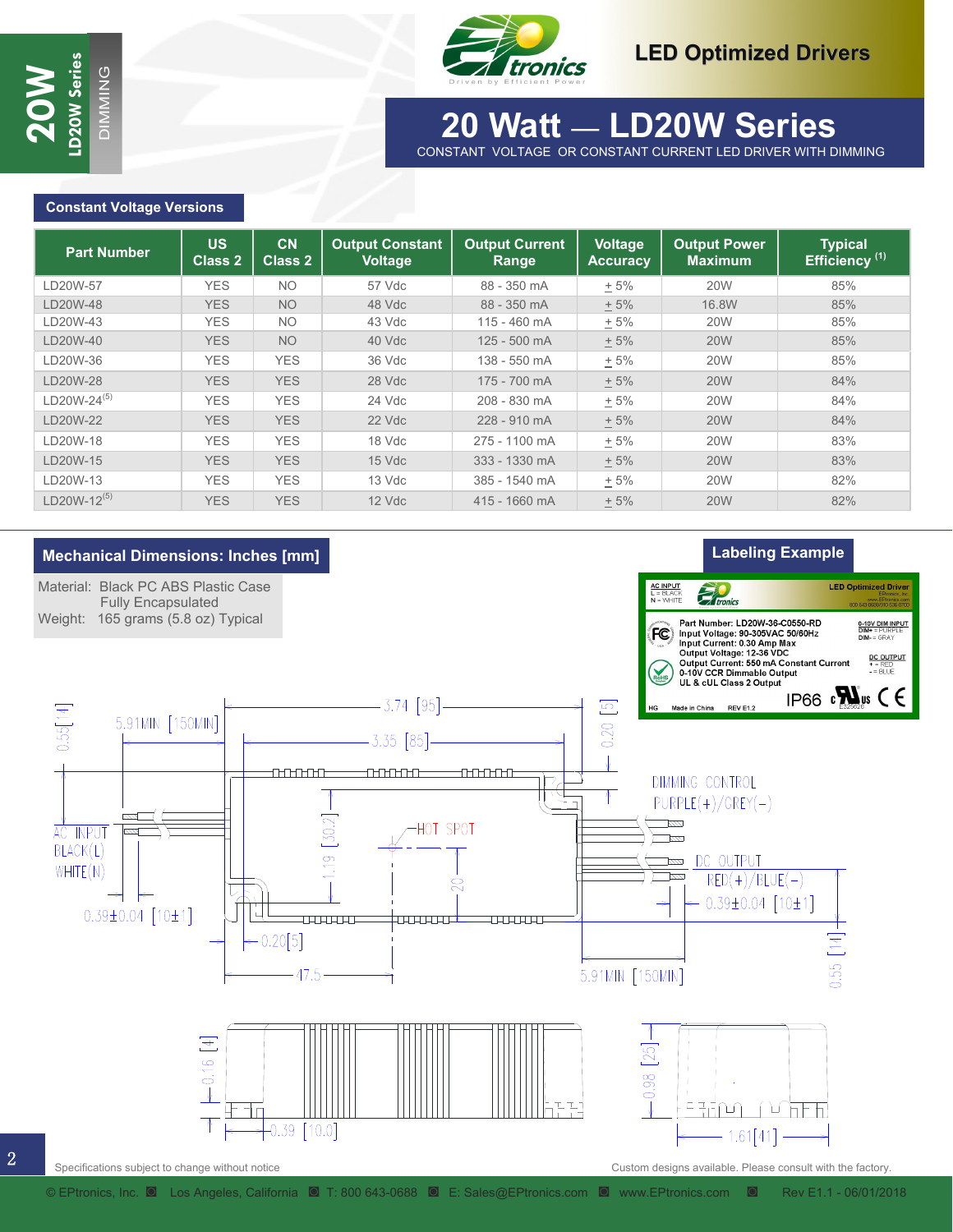

**LED Optimized Drivers**

### **20 Watt** — **LD20W Series** CONSTANT VOLTAGE OR CONSTANT CURRENT LED DRIVER WITH DIMMING

## **-RD 2-Wire 0-10V CCR Dimming Scheme Parameters Minimum | Typical | Maximum** Source Current out of 0-10V Purple Wire 0mA – 2mA

1. -RD 0-10V dimmable version comes with an extra two wires +Purple/-Grey on the output side.

Absolute Voltage Range on 0-10V (+) Purple Wire -2.0V — +15V Sink Current into 0-10V Purple Wire **1.2mA**  $\vert$  0mA  $\vert$  - 1.2mA

- 2. -RD version is compatible with most 0-10V Wall Slide dimmers and direct 0-10V analog signal.
- Recommended dimmer is Leviton IP710 or equivalent
- 3. -RD 0-10V dimmable version is not intended to dim below about 5% @ 0V or 10% @ 1.0V
- 4. -RD 0-10V dimmable version output will be 100% with Purple/Grey open and minimum with Purple/Grey Shorted.





### % Output Current vs. 0-10VDC Dimming Input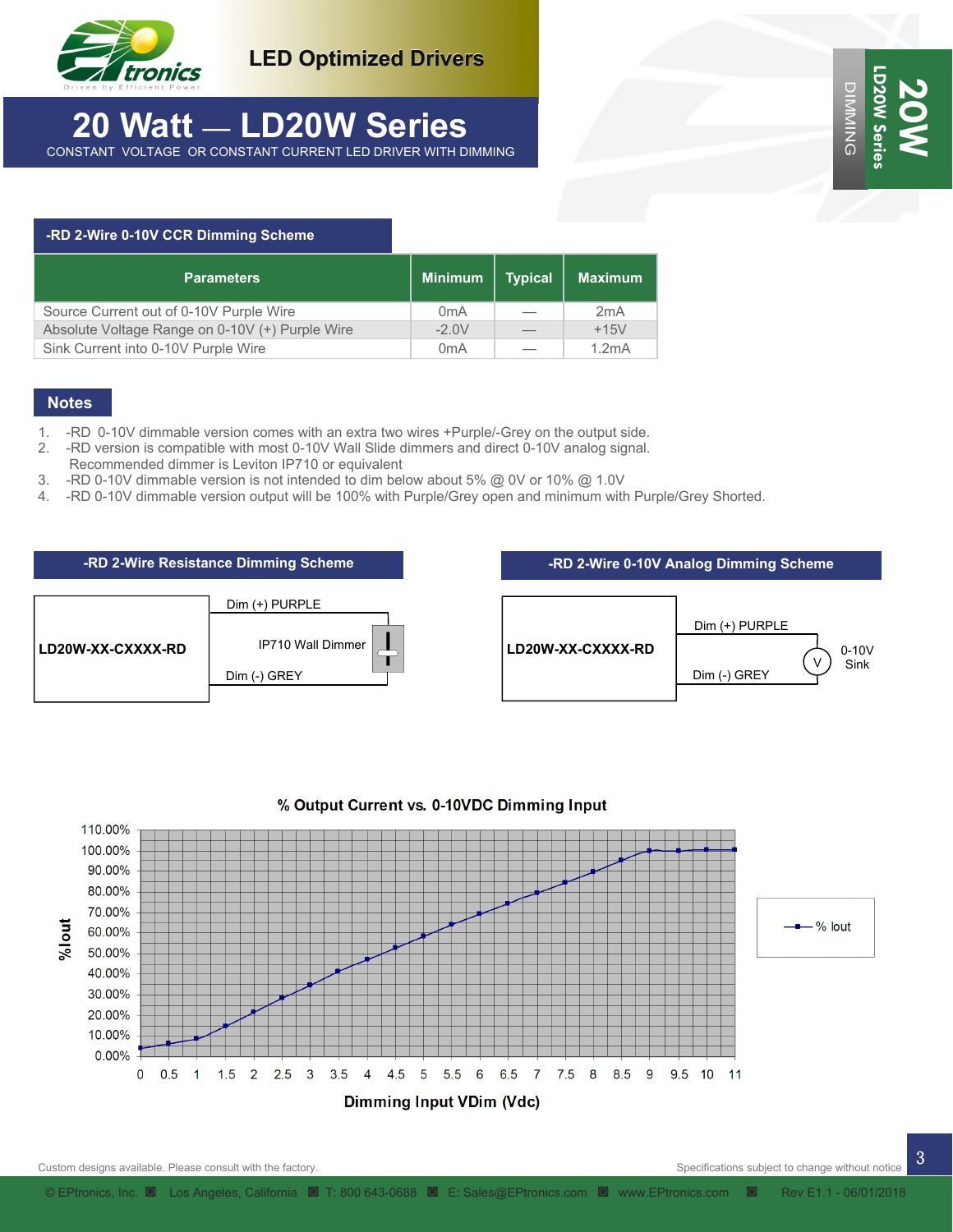

### **30 Watt - LD30W Series 20 Watt** — **LD20W Series** CONSTANT VOLTAGE OR CONSTANT CURRENT LED DRIVER WITH DIMMING

#### **-PD 2-Wire CCR PWM Positive Dimming Scheme**

| <b>Parameters</b>                                         | <b>Minimum</b>   | <b>Typical</b> | <b>Maximum</b> |
|-----------------------------------------------------------|------------------|----------------|----------------|
| Absolute Maximum Voltage Range on PWM Input (Purple Wire) | $-2.0V$          | 10V            | $+15V$         |
| Input LOW Level Voltage Range (Purple Wire)               | $-2.0V$          | 0V             | $+5.5V$        |
| Input HIGH Level Voltage Range (Purple Wire)              | $+9.0V$          | 10V            | $+15V$         |
| Current into PWM Input (Purple Wire)                      | 0 <sub>m</sub> A |                | 1.2mA          |
| Source Current out of PWM Input (Purple Wire)             | 0 <sub>m</sub> A |                | 2mA            |
| PWM Input Signal Frequency                                | 500Hz            |                | 1500Hz         |
| PWM Input Signal Positive Duty Cycle                      | $0\%$            | 10-90%         | 100%           |

MING

### **Notes**

- 1. -PD PWM Dimmable version comes with an extra 2 wires +Purple/-Grey on the output side.
- 2. -PD PWM Dimmable version is not intended to dim below about 5% @ 0% Duty Cycle or 10% @ 10% Duty Cycle
- 3. -PD PWM dimmable version output will be 100% with Purple/Grey open and minimum with Purple/Grey Shorted.

#### **-PD 2-Wire PWM Positive Dimming Scheme**



### % Output Current vs. 1.0 kHz, Positive Duty Cycle Dimming Input

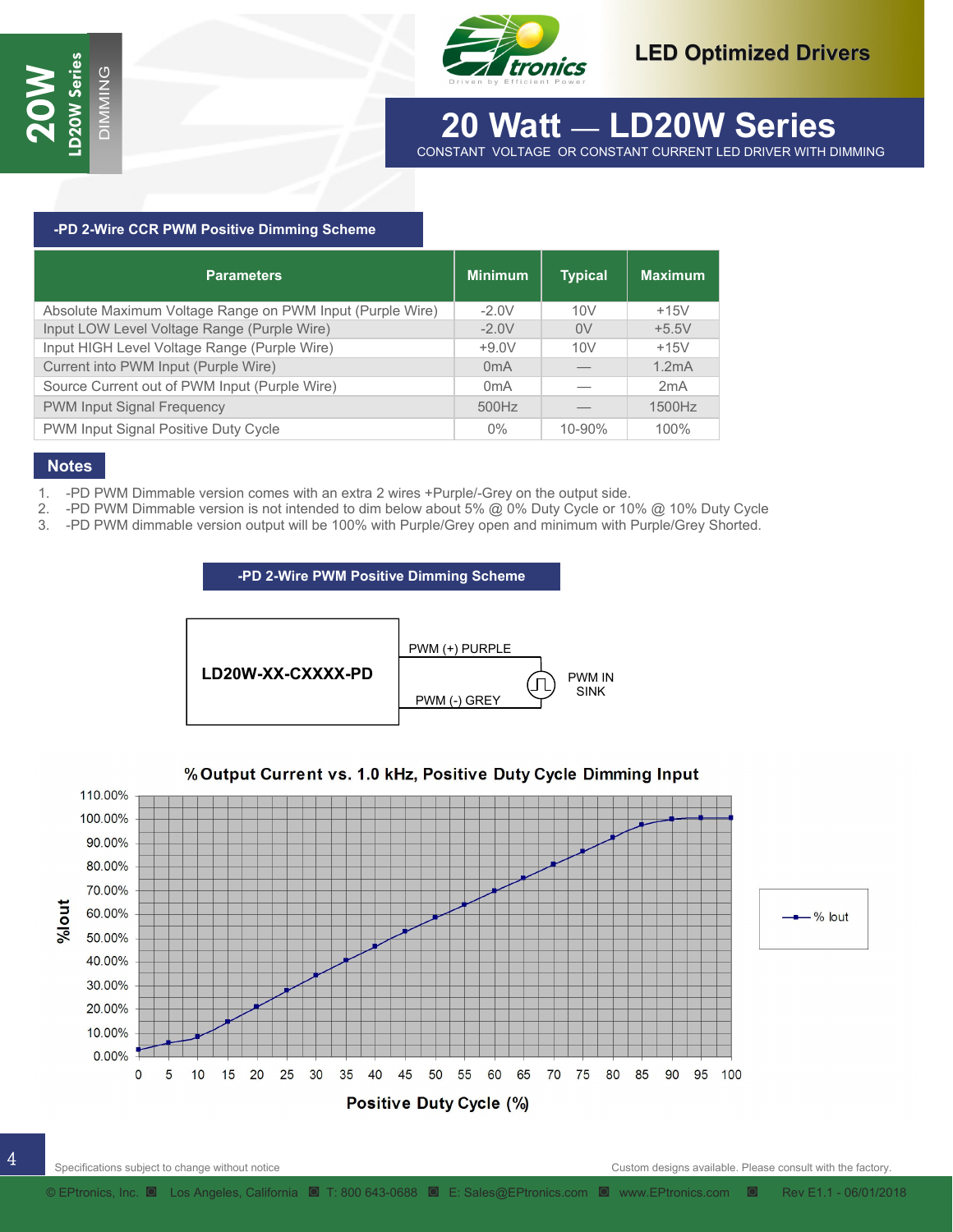

### **20 Watt** — **LD20W Series** CONSTANT VOLTAGE OR CONSTANT CURRENT LED DRIVER WITH DIMMING

### **Input Specifications**

| <b>Parameter</b>       | Min.   | Typ. | Max.         | <b>Notes/Conditions</b>                                                           |  |
|------------------------|--------|------|--------------|-----------------------------------------------------------------------------------|--|
| Input Voltage          | 90 Vac |      | 305 Vac      | 120, 230, 240, 277 Vac Nominal Values                                             |  |
| Input Frequency        | 47 Hz  |      | 63 Hz        | 50/60Hz Nominal                                                                   |  |
| Input AC Current       |        |      | 0.25A        | Measured at 120Vac/60Hz Input, Output Full load.                                  |  |
|                        |        |      | 0.13A        | Measured at 230Vac/50Hz Input, Output Full load.                                  |  |
|                        |        |      | 0.11A        | Measured at 277Vac/60Hz Input, Output Full load.                                  |  |
| Inrush Current (Peak)  |        |      | 50A          | Measured at 277Vac/60Hz Input, Output Full Load, Ta 25 <sup>o</sup> C, Cold Start |  |
| Inrush Current $(I2t)$ |        |      | $0.31 A^2$ s | 50% Ipeak duration ~250 usec (1/2*Ip <sup>2*</sup> t)                             |  |
| Leakage Current        |        |      | 0.28mA       | Measured at 120Vac/60Hz Input, Output Full load.                                  |  |
|                        |        |      | 0.75mA       | Measured at 277Vac/60Hz Input, Output Full load.                                  |  |
| <b>THD</b>             |        |      | 20%          | Measured at > 60% Load, 120Vac/230Vac/277Vac                                      |  |
| Power Factor (PF)      | 0.90   |      |              | Measured at > 70% Load, 120Vac/230Vac, > 90% Load 277Vac                          |  |

#### **Output Specifications**

| <b>Parameter</b>           | Min.      | Typ.      | Max.      | <b>Notes/Conditions</b>                                                                                              |
|----------------------------|-----------|-----------|-----------|----------------------------------------------------------------------------------------------------------------------|
| DC Output Voltage          | Per Table |           | Per Table | Per Tables on Page 1                                                                                                 |
| DC Output Constant Current | -5%       | Per Table | $+5%$     | Per Tables on Page 1                                                                                                 |
| <b>Output Power</b>        |           |           | Per Table | Per Tables on Page 1 (+ [12V@200mA, 2.4W Auxiliary])                                                                 |
| Ripple & Noise (Vpk-pk)    |           |           | 20% Vo    | 20 MHz BW, Full load output in parallel with 0.1 µF ceramic & 10 µF<br>Electrolytic.                                 |
| Ripple (lpk-pk)            |           |           | 50% lo    | 20 MHz BW, Full load output in parallel with 0.1 µF ceramic & 10 µF<br>Electrolytic. 120 Hz component (Flicker Free) |
| Start-up Time              |           | 200 mS    | 800 mS    | Measured at 120Vac/60Hz Input, Output Full load.                                                                     |
| Hold-up Time               |           | 30 mS     |           | Typical @ 277Vac Input, Output Full load.                                                                            |

### **Environmental Specifications**

| <b>Parameter</b>           | Min.              | Typ. | Max.                     | <b>Notes/Conditions</b>                                             |
|----------------------------|-------------------|------|--------------------------|---------------------------------------------------------------------|
| Case Temperature (Tc)      | $-30^{\circ}$ C   |      | +90 $\degree$ C          | Measured at location specified on case.                             |
| Operating Temperature (Ta) | $-30\,^{\circ}$ C |      | +60 $\degree$ C          | This is a reference range. Tc controls temperature range.           |
| Storage Temperature (Ts)   | -40 $^{\circ}$ C  |      | +85 $\mathrm{^{\circ}C}$ | Non operating temperature range.                                    |
| <b>Operating Humidity</b>  |                   |      | 95% RH                   | Relative Humidity, non-condensing.                                  |
| Vibration                  | 5 Hz              |      | 55 Hz                    | 2G, 10 minutes/1 cycle, period 30 minutes, each along X, Y, Z axis. |
| <b>MTBF</b>                | 530.000<br>Hours  |      |                          | MIL-HDBK-217F Notice 2, Ta = 25C, Output Full Load.                 |

#### **Protection Specifications**

| <b>Parameter</b>           | Min.                     | Typ. | Max.                           | <b>Notes/Conditions</b>                          |
|----------------------------|--------------------------|------|--------------------------------|--------------------------------------------------|
| Output Short Circuit (SCP) |                          |      | $\overbrace{\hspace{27mm}}^{}$ | No Damage, Auto recovery after short is removed. |
| Output Over Current (OCP)  |                          |      | $+8\%$ lo                      | Constant Current Limiting circuit.               |
| Output Over Voltage (OVP)  | $\overline{\phantom{a}}$ |      | 120% Vo                        | No Damage, Auto recovery after fault is removed. |

Custom designs available. Please consult with the factory. Specifications subject to change without notice of the factory.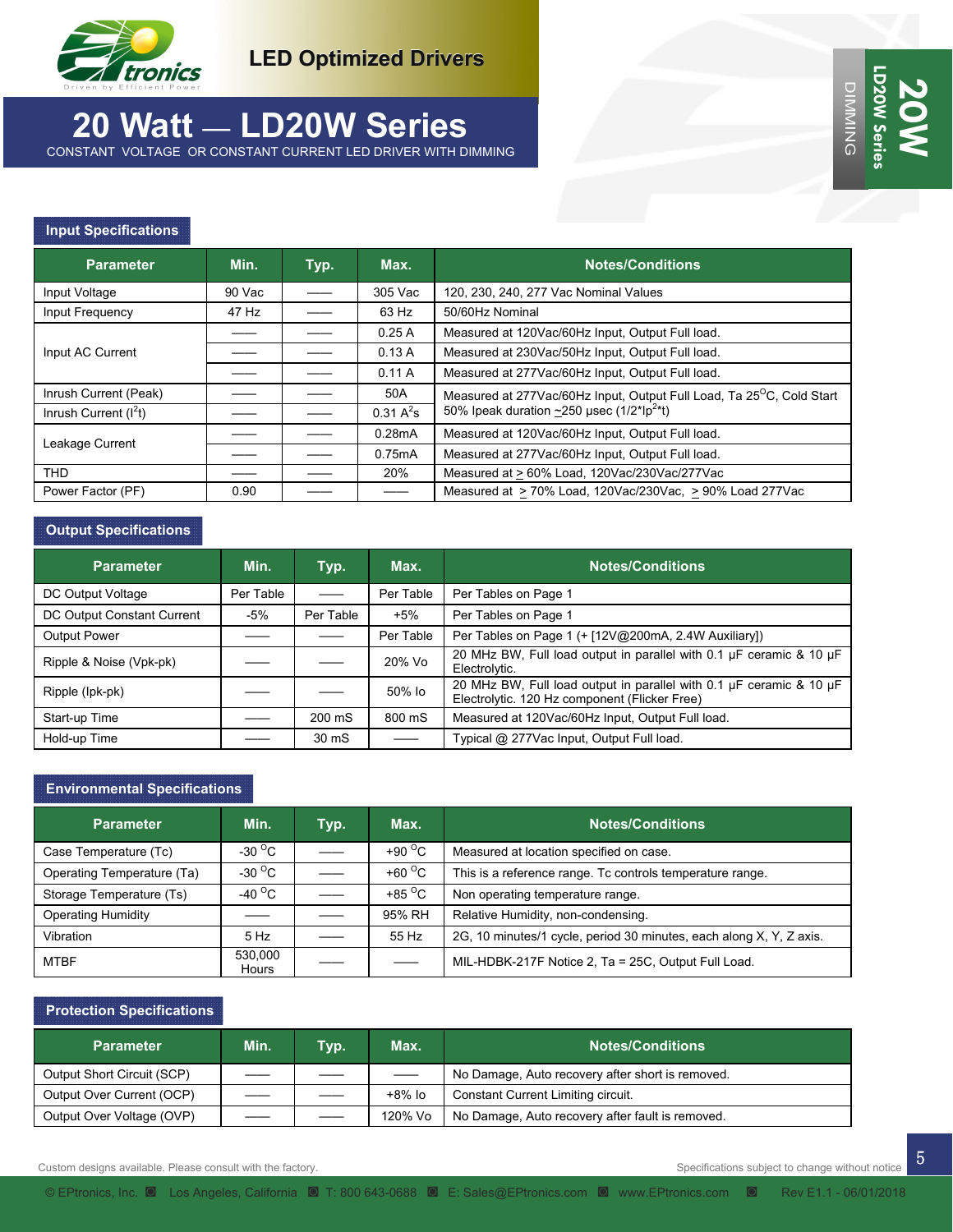

### **30 Watt - LD30W Series 20 Watt** — **LD20W Series** CONSTANT VOLTAGE OR CONSTANT CURRENT LED DRIVER WITH DIMMING

#### **Safety Recognized**

| <b>Safety</b>               | Notes/Standards \                                                   |
|-----------------------------|---------------------------------------------------------------------|
| UL/CUL Recognized           | UL8750 & CAN/CSA C22.2 No. 250.13                                   |
| CE.                         | EN61347-1, EN61347-2-13                                             |
| Withstand Voltage           | Input to Output: 3750 Vac                                           |
| <b>Isolation Resistance</b> | Input to Output: >100 M $\Omega$ , 500VDC @ 25 °C, 70 % RH          |
| Dimmina                     | Dim+ Purple/Dim- Gray are considered part of the secondary circuit. |

MING

#### **EMC Certified**

| <b>Standard</b>    | <b>Notes/Conditions</b>                                                                                                                                                                                                                                                                    |
|--------------------|--------------------------------------------------------------------------------------------------------------------------------------------------------------------------------------------------------------------------------------------------------------------------------------------|
| FCC, 47CFR Part 15 | Class B                                                                                                                                                                                                                                                                                    |
| EN 55015           | Limits and methods of measurement of radio disturbance characteristics of electrical lighting and similar equipment,                                                                                                                                                                       |
| EN 61000-3-2       | Part 3-2: Limits for harmonic current emissions Class C, >80% Rated Power                                                                                                                                                                                                                  |
| EN 61000-3-3       | Part 3-3: Limitation of voltage changes, voltage fluctuations and flicker.                                                                                                                                                                                                                 |
| EN 61000-4-5       | Part 4-5: Surge Immunity test, 2 kV L-N, 4 kV L-FG & N-FG                                                                                                                                                                                                                                  |
| Energy Star        | Energy Star transient protection: Ballast or driver shall comply with ANSI/IEEE C62.41.1-2002 and ANSI/IEEE<br>C62.41.2-2002, Category A operation. The line transient shall consist of seven strikes of a 100 kHz ring wave, 2.5 kV<br>level, for both common mode and differential mode. |

#### **Power Factor Curves (Typical)**

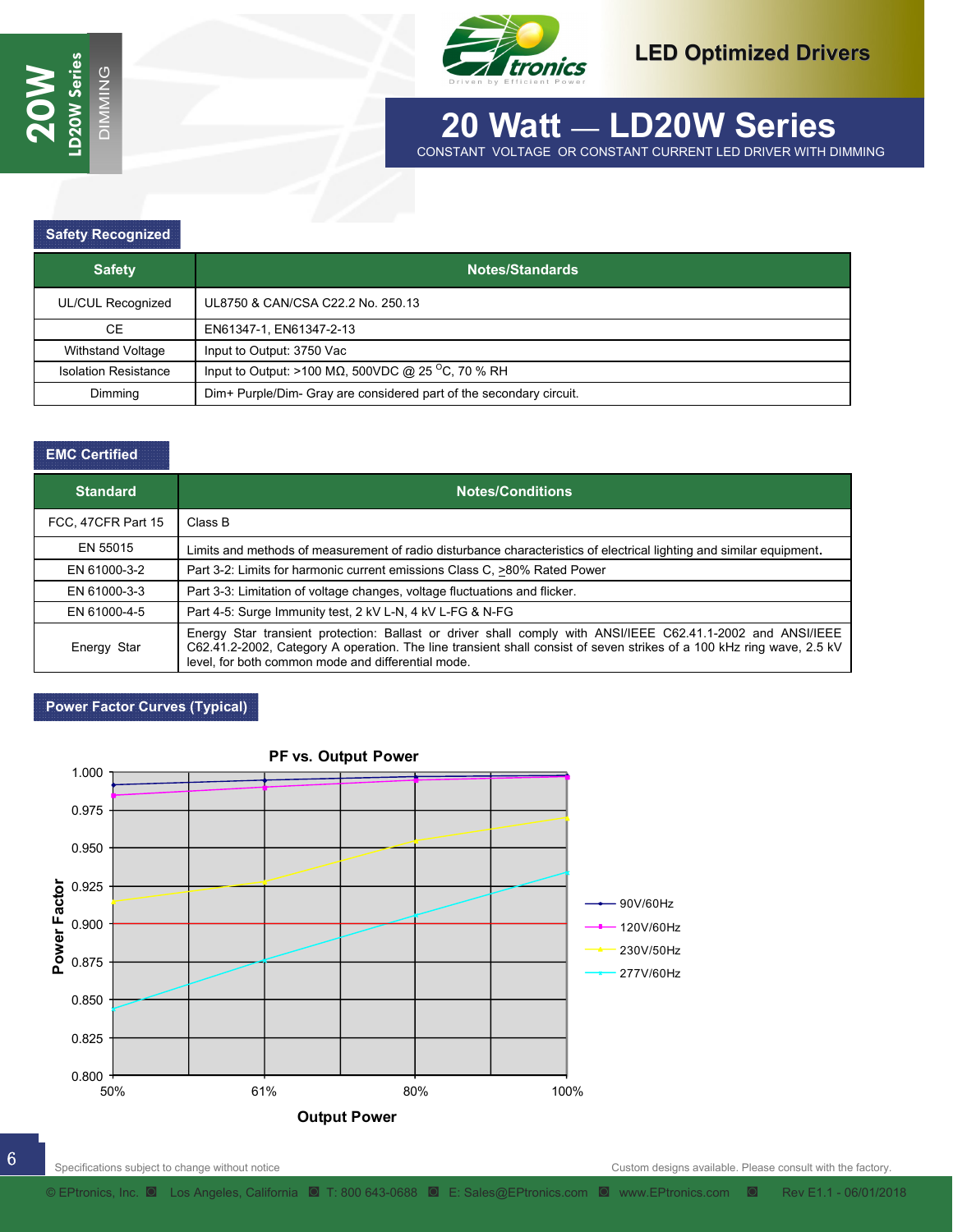

**LED Optimized Drivers**

### **20 Watt** — **LD20W Series** CONSTANT VOLTAGE OR CONSTANT CURRENT LED DRIVER WITH DIMMING

### **THD Curves (Typical)**



 **Efficiency Curve (Typical)** 



DIMMING

**LD20W Series** 

LD20W Ser **DIMMING** 

**20W**